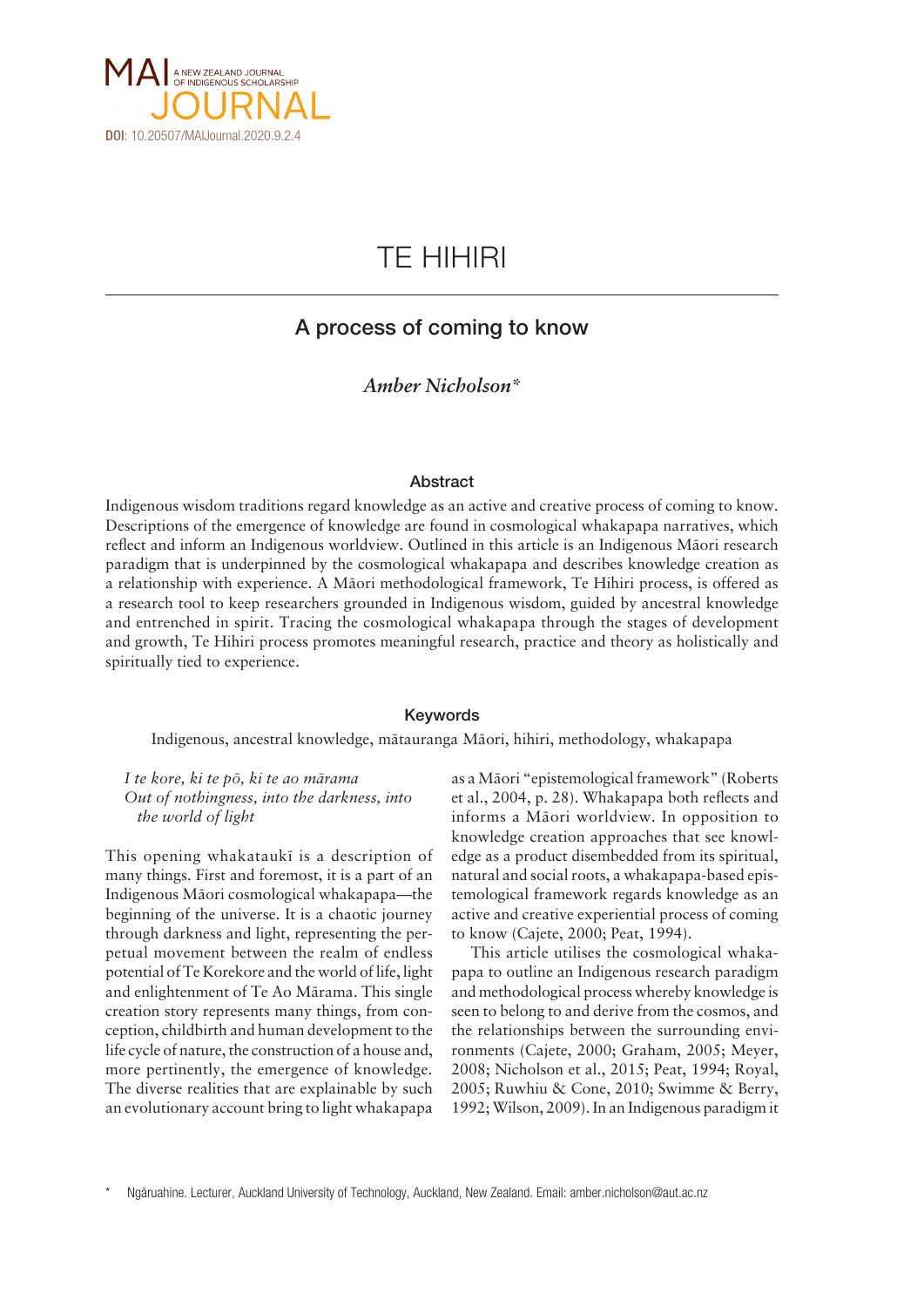is understood that ontology, epistemology, methodology and axiology are inseparable. Wilson (2009) tells us that "Indigenous ontology is actually the equivalent of an Indigenous epistemology" and that "an Indigenous methodology must be a process that adheres to relational accountability" (p. 73), that is, axiology. The methodological framework offered here, Te Hihiri process, is based on ancestral whakapapa and outlines the relationality of knowledge to the experience of life. Researchers guided by whakapapa, as argued by Bishop and Glynn (1999), "understand themselves to be involved *somatically* in the research process; that is physically, ethically, morally and spiritually and not just as a 'researcher' concerned with methodology" (p. 170). This outlook emphasises that it is the research process—the act of being in relationships—that guides the research journey (Wilson, 2009).

The following discussion begins with an outline of an Indigenous Mäori research paradigm. This paradigm of Te Ao Märama is underpinned by a Mäori whakapapa of creation, a cyclical process of potential constantly striving to become. Te Ao Märama is the physical world in which our lived reality occurs. It is also a way to view the world, and a lens through which to explore creative potential. Next, a Mäori methodological process is offered that explicates the pure potent energy of hihiri and its role in knowledge creation. Te Hihiri process holds spirit at its centre, and sees knowledge as an energy, a process and a relationship with being.

#### A Mäori research paradigm

### *Te Ao M– arama*

Indigenous wisdom traditions maintain oral literatures that transmit and preserve sophisticated knowledge and understandings of the world and the place of humans within it (Cruikshank, 1994; Mahuika, 2012; Roberts et al., 2004; Struthers & Peden-McAlpine, 2005). Central to Indigenous culture, oral literatures are recognised as legitimate historical accounts that also provide temporal links between past, present and future, and between ancestors and descendants (Bishop & Glynn, 1999; Cajete, 2000; Cruikshank, 1994; Hënare, 2001; Hënare et al., 2017; Marsden, 2003; Struthers & Peden-McAlpine, 2005; Wilson, 2009). The knowledge, values, cultural practices and processes passed down via these oral literatures are often based on the cosmological stories that emphasise shared principles of interconnectedness and participation with the spiritual, natural and social communities (Cajete, 2000; Graham, 2005; Meyer, 2008; Nicholson et al., 2015; Peat, 1994; Royal, 2005; Ruwhiu & Cone, 2010; Swimme & Berry, 1992; Wilson, 2009).

The Mäori cosmological whakapapa is a relational knowledge system that "exists as a genealogical narrative, a story told layer upon layer, ancestor upon ancestor up to the present day" (Te Rito, 2007, p. 1). Like knowledge, whakapapa is sacred, contextual and kinship-specific. Unique whänau-hapü-iwi literatures reflect distinct ancestral landscapes (Kawharu, 2009). Whakapapa thus provides a lens through which to view and contextualise phenomena, people, organisations, histories and knowledge creation (George, 2010; Graham, 2005; Murton, 2012; Roberts et al., 2004; Wolfgramm & Waetford, 2009).

Despite tribal nuances, a shared theme in Mäori cosmologies is the common origin of all things in the primal centre of Te Korekore. This unbounded realm of formless and latent potential is from where all creation evolves and to where it all returns (Murton, 2012; Roberts et al., 2004; Salmond, 1985; Wolfgramm & Waetford, 2009). It is from the spiritual energies of Te Korekore that the material world of Te Ao Märama evolves. Life forces such as mauri, hau, tapu, wairua and hihiri coalesce to give form to matter (Hënare, 2003; Mead, 2003; Salmond, 1985). The same energies that give life to landscapes also give life to humans, thus binding all of creation physically, intellectually and spiritually to the cosmic centre (Royal, 2005).

The perpetual cyclical movement of creativity through darkness and light is the principle tenet of the Mäori cosmological whakapapa. Figure 1 presents the constant movement between the realm of pure potentiality (Te Korekore), the realm of becoming (Te Pö) and the world of being (Te Ao Märama). It depicts the rhythm and cycle of nature wherein the past, present and future are constantly engaging (Hënare, 1998). As this whakapapa shows us, Te Ao Märama is formed of, and informed by, Te Korekore and Te Pö. Royal (1998) explains that "the concepts of the *potential world*, of *becoming portrayed* and of *being* find their spatial expression in Te Ao Märama" (p. 52).

Te Ao Märama is the physical reality in which Mäori history, present and future occurs as well as a spiritual, philosophical and psychological framework through which to view the world (Royal, 1998). Royal (1998, 2007, 2009, 2014) discusses Te Ao Märama as the Mäori worldview, and a creative potential paradigm. This creative potential paradigm utilises mätauranga Mäori, tangata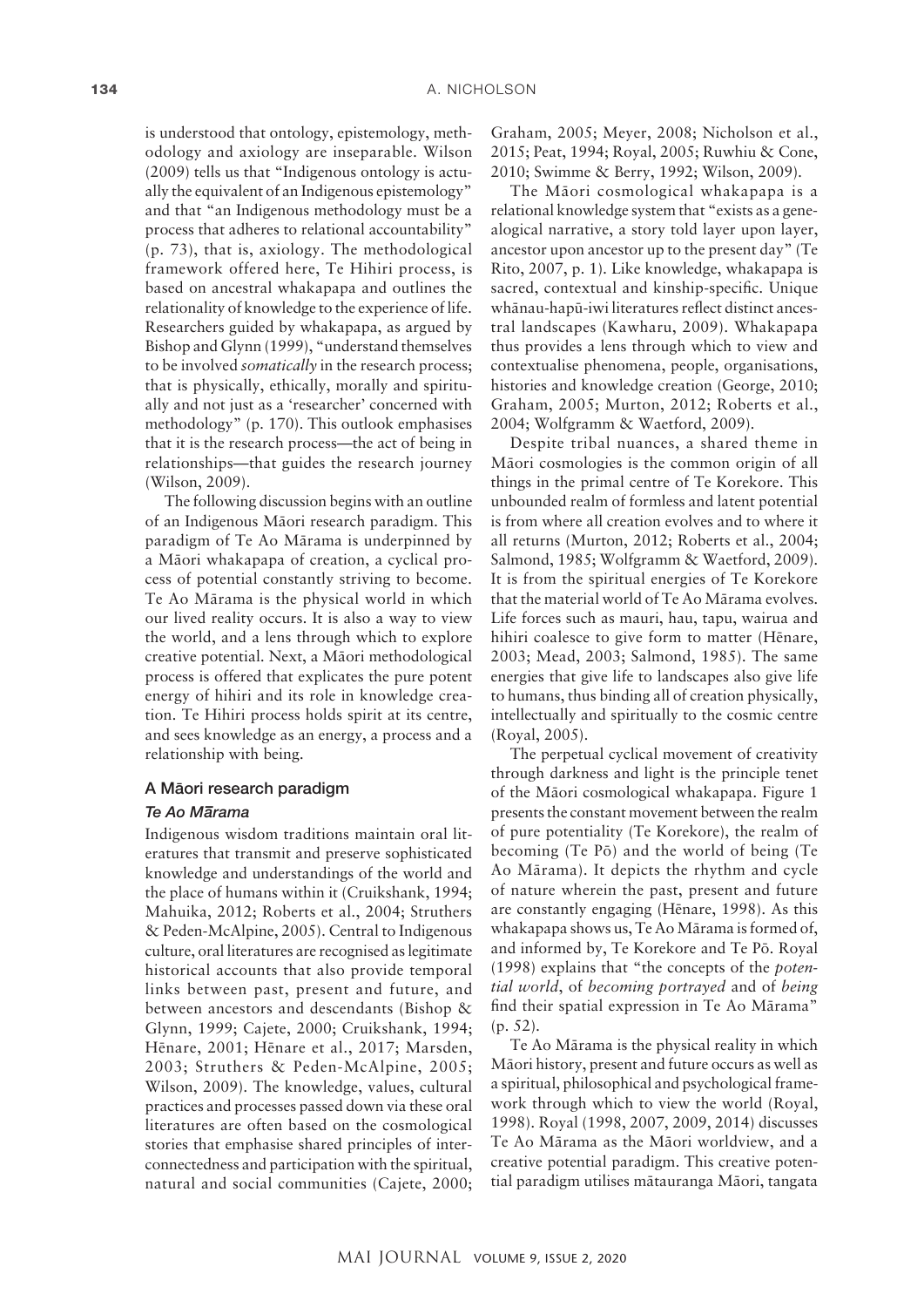

FIGURE 1 The cosmic whakapapa depicting the constant movement between Te Korekore and Te Ao Märama

Mäori and Te Ao Mäori—Mäori knowledge and being Mäori within a Mäori world—to move through into wänanga, tangata whenua and Te Ao Märama—a creative process of experiencing and engaging with changing landscapes.

The reclamation of mätauranga Mäori has been a vital pathway for the validation and legitimacy of Mäori knowledge in the academy. Social justice, cultural revival and decolonisation movements provide critical motivation for research in Te Ao Mäori. Te Ao Märama paradigm portrays a contemporary evolution that consciously develops and applies mätauranga Mäori to make sense of and engage with the modern world. The ultimate goal moves from the reclamation of mätauranga Mäori to exploring its creative potential.

## *Ng– a pou herenga—Wisdom holders*

Indigenous research paradigms ground research within the realities and experiences of the research communities (Mataira, 2000; Wilson, 2009). In an Indigenous research paradigm, neither researcher nor participant, listener nor storyteller, knowledge seeker nor wisdom holder is a passive observer (Archibald, 2008; Bishop & Glynn, 1999; George, 2010). Whakapapa weaves each person, place and event into the process. In order to interpret unseen knowledge, researchers must actively listen to both the storyteller and the story, and recognise their own ancestral legacies, histories, realities and experiences intertwining with the research context and community. This brings with it obligations and responsibilities that influence the research methodology (Bishop, 2008; George, 2010; Spiller, 2012; Wilson, 2009). One of these responsibilities lies with the attribution of imparted knowledge.

The ancestral wisdom outlined in this article emanates from körero with respected Mäori kaumätua, rangatira and tohunga well renowned for their knowledge base. Ngä pou herenga shared their oral literature in te reo Mäori and te reo Päkehä, providing insights into contemporary times by drawing on traditions passed down through generations. This ancestral wisdom derives from lived experiences, whakapapa understandings and teachings from traditional and contemporary whare wänanga. Therefore, each individual voice is not only sharing their story but also carrying the voices of their ancestors gone and of their forebears to come.

The körero of ngä pou herenga is woven alongside other cited academic texts, used in the same way that written literature is quoted, and privileged, within academic publications. In order to both honour the Mäori voice and allow the reader to differentiate between the written and oral literature, Mäori participants in this research are cited using their full names without dates and within square brackets. To reflect tikanga Mäori, which values and respects kinship relationships and tribal knowledge, the kinship affiliations of ngä pou herenga are given in parentheses the first time they are cited.

The dates of personal körero are recorded in the References, however ngä pou herenga draw upon ancestral knowledge from across the centuries. These oral sources offer relevant and enlightening information to this methodological framework. Where academic scholars have many years of formal education, Indigenous leaders have many years of cultural training and practise intuitive logic (Wilson, 2009). As Wilson (2009), citing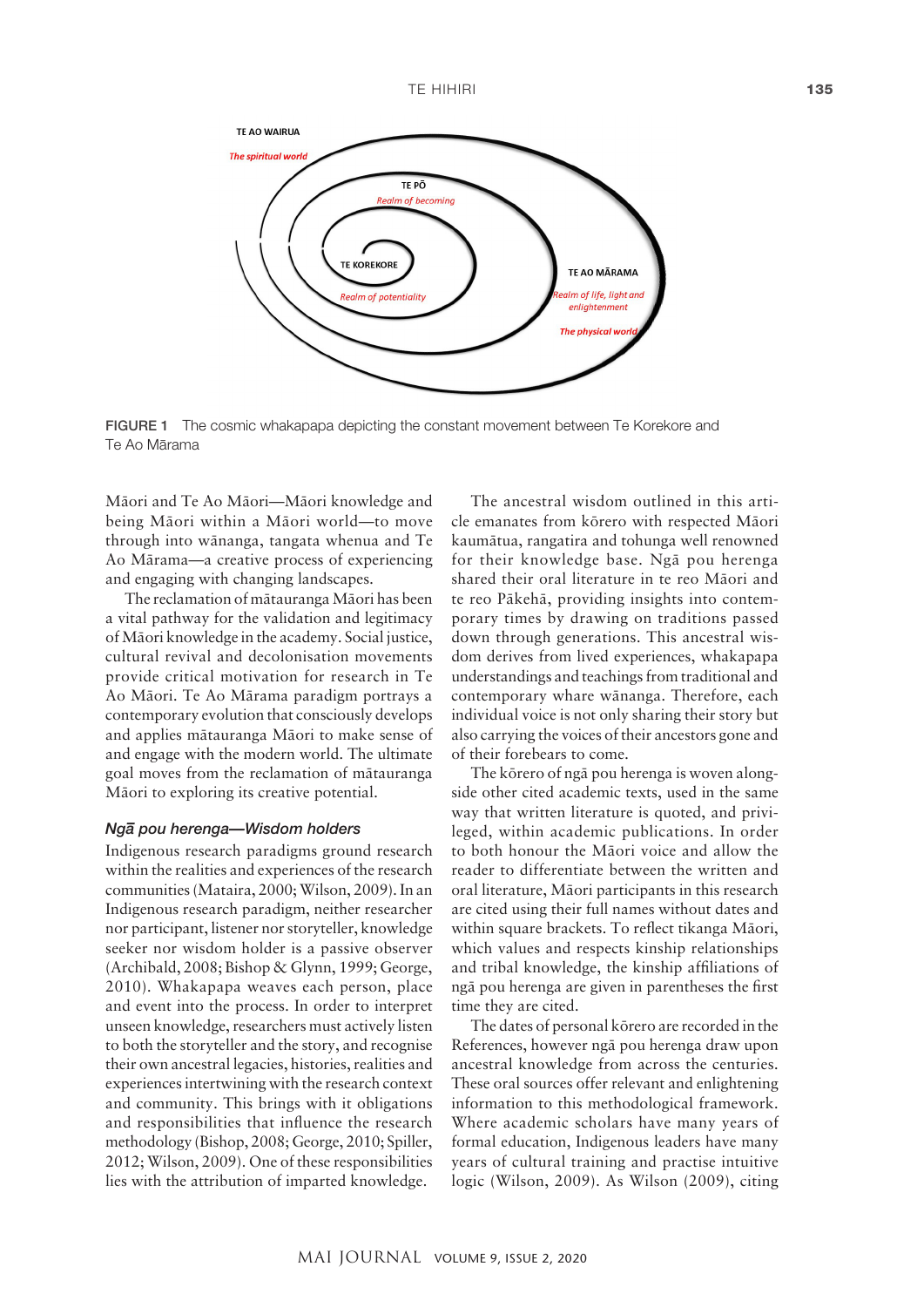

FIGURE 2 Te Hihiri process

personal communication with Evelyn Steinhauer, states:

We as Indigenous scholars who wish to participate in the creation of knowledge within our own ways of being must begin with an active and scholarly recognition of who our philosophers and prophets are in our own communities. These are still the keepers and the teachers of our epistemologies. (p. 60)

### Te Hihiri process

The methodological process presented in Figure 2 is a depiction of the dynamic movement of knowledge between Te Korekore and Te Ao Märama.\* Constant engagement with the world beyond our sense perception brings the ever-present potential into being. Mauri, hau and hihiri emanate from Te Korekore and flow through all parts of the journey, giving life and purpose to each phase. This spiral of emergence reflects an awakening of new knowledge built upon previous understandings (Williams & Hënare, 2009).

This process that traces the cosmological whakapapa through stages of development and growth was first passed down to me by Rereata Makiha (Ngäpuhi, Te Mähurehure, Te Arawa, Rangitäne). The original two-dimensional chart (Makiha, 2015) evolved into its current form with input from ngä pou herenga. As is the nature of whakapapa, this framework has many applications to the process of life. In this context, we relate it to the process of knowledge creation and of active discovery; that is, it symbolises a process of *coming to know*. Table 1 outlines the different phases involved in this methodological process.

### *W– ananga*

In its entirety, Figure 2 signifies movement and transformation, yet each phase has its own energy—the energy of wänanga. Wänanga is a creative activity and a conscious energy. Royal (2005) describes it as "an active process of exploring and considering" with a purpose to create new knowledge and understanding (p. 141). Wänanga is the space that allows humans to interact with the energy of creative potential. Te Ao Märama paradigm advocates that we need to move past the mere acquisition of mätauranga into a wänanga space that critically analyses and creatively applies this knowledge. Each phase of this journey, each wänanga, thus invites critical reflection and active engagement.

It is the whakapapa of thought that explains how wänanga becomes conscious. As the energies within Te Korekore began to seek life (rapunga, kitenga, whainga), their growth (kune, pupuke) brought the pure and potent energy source of hihiri into being. Hihiri then sought out consciousness (hinengaro) and thought (whakaaro) to create purpose to being. It is the coalescence of desire, thought and consciousness that produces knowledge and wisdom—wänanga. The cosmological chant of Te Kohuora of Rongoroa recorded by the missionary Richard Taylor outlines part of this process:

This methodological process originated as the twodimensional chart "Navigating Change" created by Rereata Makiha (2015) for the Auckland City Council. The chart was used as a template to explain behaviours and actions, and guide how departments might transform into new teams and cope with change.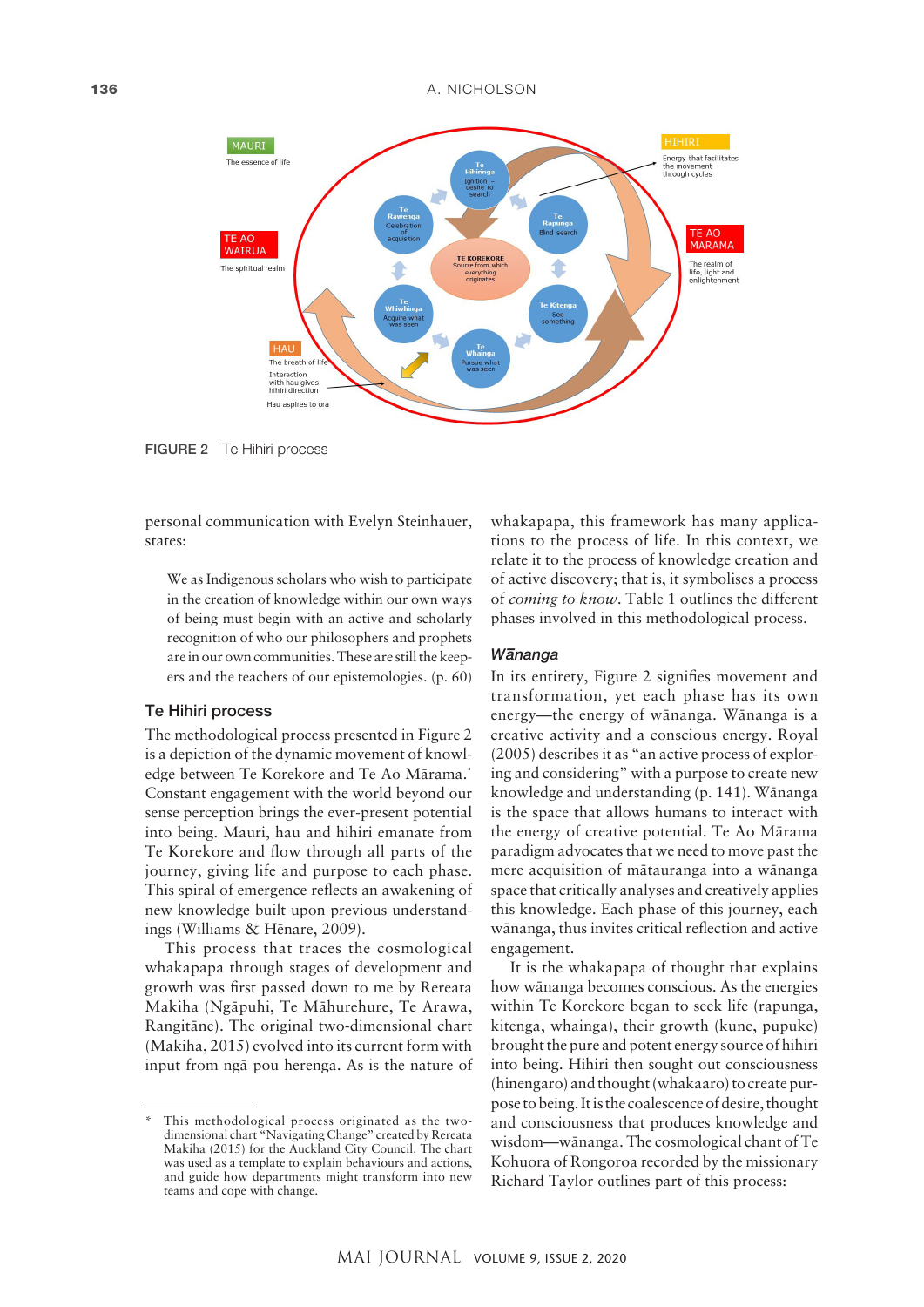| Nā te kune te pupuke         | From the conception the<br>well up of emotion           | Awhitia Mihaere spoke<br>in each stage:           |
|------------------------------|---------------------------------------------------------|---------------------------------------------------|
| Nā te pupuke te hihiri       | From the well up of<br>emotion the energised<br>thought | Te Hibiringa comes f<br>the blind search of T     |
| Nā te hihiri te mahara       | From the energised thought<br>to remembrance            | leaves, but sits like a<br>It can be felt, but of |
| Nā te mahara te<br>hinengaro | From the remembrance the<br>consciousness               | wānanga taking care<br>reach it. In Te Kiteng     |
| Nā te hinengaro te<br>manako | From the consciousness the<br>desire                    | through instinction-<br>and instinct. This is dri |
| Ka hua te wānanga            | Knowledge became<br>conscious (fruitful)                | get to Te Whiwhinga.<br>up and everything fal     |
|                              |                                                         |                                                   |

(Nicholson et al., 2015, p. 273; translation adapted from Taylor, 1855, p. 14; cf. Marsden, 2003)

Awhitia Mihaere (Te Aitanga aa Mahaki, Rongowhakaata, Ngäi Tahu Matawhaiti, Rangitäne, Maniapoto) explains that it is through wänanga that hihiri can be accessed.

### *Hihiri*

The pure and creative energy of hihiri is an integral part of the interconnecting energies that bring about the creation of knowledge (Nicholson et al., 2015). Te Poihi Campbell (Tängähoe, Ngäti Ruanui, Ngä Rauru, Ngä Ruahine) and Rereata Makiha describe it as an inspirational energy that impels constant development and growth. e of the presence of hihiri

*From the ancient thought.* In *the Rapunga*, the hihiri never burning desire within you. ten unexplained. That's the of your potentiality until you ra, you decide if it feels right the consciousness of knowing iven by hihiri. By the time you , the energy field has opened lls into place.

Hihiri seeks to bring potential into being. Te Poihi Campbell describes hihiri as a form of energy that moves and motivates kaupapa, as "a battery source to get things moving". Without the impetus of hihiri, kaupapa will not come to be realised. Robert Newson (Te Rarawa, Te Aupöuri, Ngäpuhi) likens hihiri to a flint, without which the fire will not ignite. Rereata Makiha uses the analogy of a spark plug:

If you can't get the spark out of the spark plug, the engine is not going to go. . . . It's that spark that actually energises. . . . If you take that energy or that spark plug away, nothing is ever going to happen, you can't move into any of those stages, you can't even start.

| <b>State</b> | Explanation                                                                                                                                                                                                                                                                                                                                                                                                                                                         |
|--------------|---------------------------------------------------------------------------------------------------------------------------------------------------------------------------------------------------------------------------------------------------------------------------------------------------------------------------------------------------------------------------------------------------------------------------------------------------------------------|
| Te Hihiringa | This is the state of <i>ignition</i> where an idea emerges and creates a desire to change,<br>act, or undertake a journey of discovery. Without the initial energetic spark (hihiri),<br>nothing would eventuate.                                                                                                                                                                                                                                                   |
| Te Rapunga   | This is a state of <i>searching</i> . It is a blind search without direction or a clear vision.<br>It can be an uncomfortable journey for many, but this is a necessary phase. For<br>those who trust in their inner abilities and instincts, this can be a time of endless<br>opportunity and a chance to create something new. With an extensive understanding<br>of ancestral knowledge, tūpuna navigated this phase with trust and faith in their<br>abilities. |
| Te Kitenga   | This is the beginning of finding direction and enlightenment. In your physical and<br>mental wanderings you set your <i>sights</i> on an object, destination and/or action that<br>resonates. You begin to find a shape and form to what was once emptiness.                                                                                                                                                                                                        |
| Te Whainga   | This is the state of being in <i>pursuit</i> of what has been seen. The end may still be<br>unclear, or there may be uncertainty around whether you will like what you are<br>pursuing, but you forge ahead. Tohu from tūpuna guide the process.                                                                                                                                                                                                                    |
| Te Whiwhinga | This is the state of <i>acquisition</i> . This is when you finally attain the desired object.                                                                                                                                                                                                                                                                                                                                                                       |
| Te Rawenga   | This is the <i>celebration</i> of reaching a state of satisfaction with what you have<br>achieved. Often this stage is marked prematurely with promises of rewards of what<br>an idea could deliver.                                                                                                                                                                                                                                                                |

TABLE 1 Stages of the methodological process

*Source:* Adapted from körero with Rereata Makiha and Makiha (2015).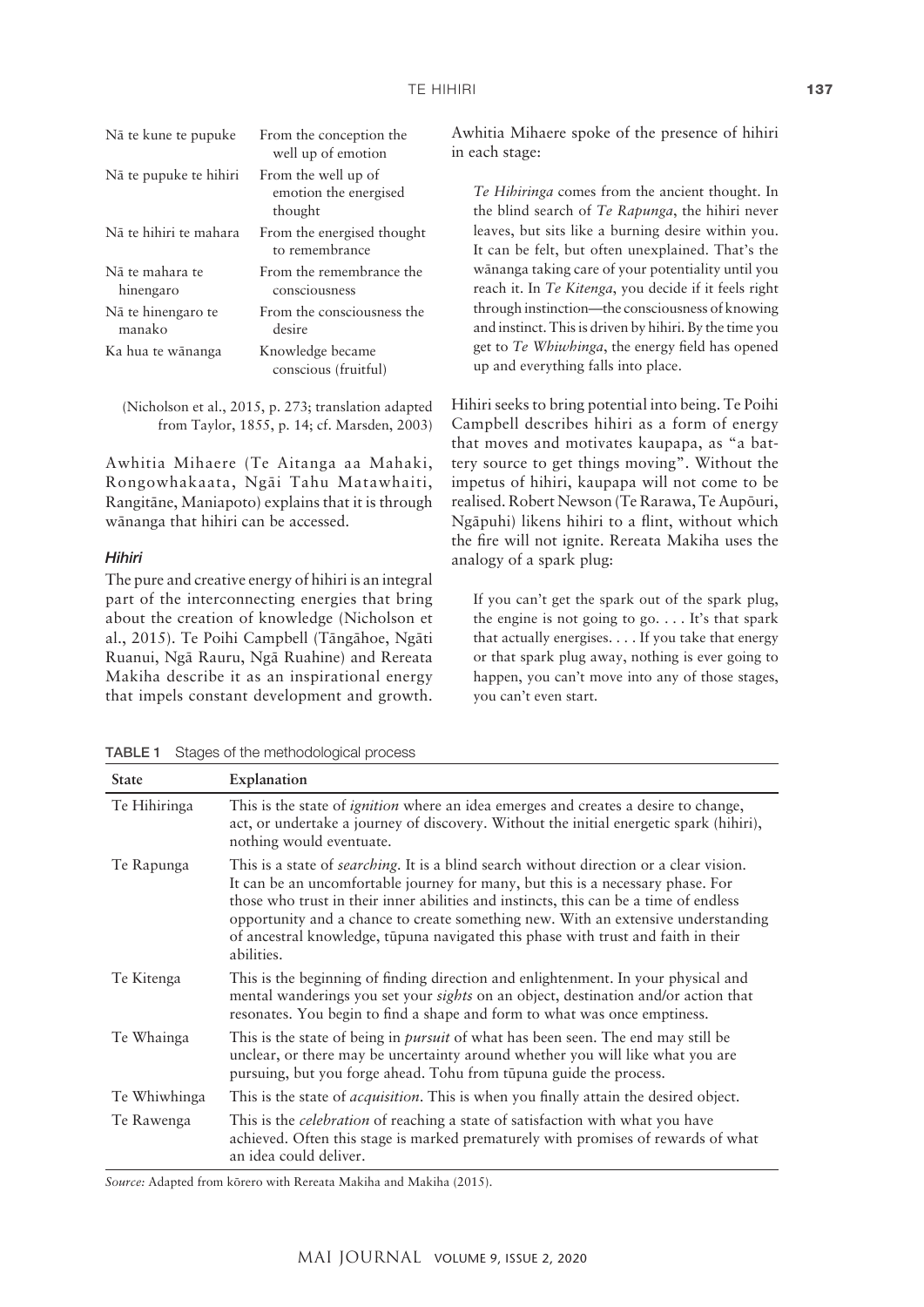Within the methodological process depicted in Figure 2, Te Hihiringa refers to the state of ignition. Yet the window of opportunity may only be for a short period. Robert Newson explains: "If you miss the first spark, it's the second or the third one that starts the car. It's not the same first spark—you've missed that opportunity." Similarly, Awhitia Mihaere spoke of the onesecond rule: "One second: if you don't get it, you don't get it. You've only got one second to know it otherwise you miss an opportunity." Rangi Matamua (Tühoe) also sees hihiri as spurts or sparks of inspiration and passion that can die away; it is through the connection of hihiri and hau that meaningful relationships are sustained. This reiterates the whakapapa worldview whereby nothing can work in isolation. Hihiri, therefore, must act in conjunction with other energy forces such as hau and mauri to create direction and long-term sustainability [Hareruia Aperahama (Tüwharetoa, Te Aupöuri, Ngäti Kurï, Te Rarawa, Ngäti Whätua, Ngäpuhi); Rangi Matamua; Robert Newson].

### *Cycles of repetition*

The interaction of hihiri with other energies creates a cycle of repetition within which are smaller repetitive epicycles [Rereata Makiha]. Each cycle connects to, and influences, other cycles. It is in the rhythms of nature that these cycles are recognised and any changes captured.

We watch the behaviour of animals. We also watch the behaviour of the flowering of the plants, and the fruiting of the trees, and the ripening of the birds. They are all stuck in a rhythm, on a cycle. And we think that if that's the case then humans must be on that cycle too. They are driven by energies that we've forgotten about but the tüpuna understood. [Rereata Makiha]

Tüpuna, through intimate connections with the surrounding ecosystem, knew how to interpret and work with the varying cycles. The following whakataukï denotes the cyclical bond between all living things.

| Tuia ki te rangi  | These life forces are bound in<br>the heavens |
|-------------------|-----------------------------------------------|
| Tuia ki te whenua | They are bound on the lands                   |
| Tuia ki te moana  | They are bound in the oceans                  |
| E rongo te pō, e  | These life forces have female                 |
| rongo te ao       | and male elements that                        |
|                   | ensure their survival                         |

This whakataukï tells us that what is happening in the sky corresponds to activities on the land and sea. Rereata Makiha explains that ancestral knowledge holds the tools to predict the natural cycles; that is, the rising of a particular star corresponds with the flowering of a particular tree or the abundance of a particular fish. The cycles and epicycles of the tides, of the moons, of the stars ebb and flow, and produce different energies suited to different activities.

To move through each cycle, there needs to be an alignment of energies in the present, a completion of epicycles in the past, and the clearing of spaces in which to move into in the future. This is not a linear or sequential progression but an iterative, chaotic and dynamic journey. Peat (1994) explains how ritual ceremonies commence when the community feels the subtle influence of the alignment of time:

In the paradox of cyclic time this moment did not exist until the ceremony began, but once it had been created it made its influence felt within the cycles of time that stretch back to the days, weeks, and years that precede the ceremony. (p. 204)

It is the synchronisation of physical, spiritual and mental energies that brings cycles together and creates movement [Rereata Makiha].

The process of knowledge creation is a culmination of what has existed before and part of what is yet to come. Te Poihi Campbell explains that "all the ingredients are there within a cell, or within a thought, and it just needs that little spark for it to start interacting with the other agents to make something come to fruition". Furthermore, Hohepa Maclean (Patukoraha, Ngäti Te Tarawa) states:

The spark is just that energy that is latent within the räkau [wood], or the flint, te kaunati. That frequency gets built to a certain point where it gets to the next stage and that next stage might be the spark itself.

Deep knowing comes with the wisdom to let knowledge digest and then to allow knowledge to act. In this view, epiphanies are not mere products of chance, as moments of inspiration often seem, but of constant interaction and engagement with an idea, with experience and with others (Jaworski, 2011; Meyer, 2008).

Each cycle of Te Hihiri process is acknowledged as part of the experience of the whole. There is fluid movement between Te Korekore and Te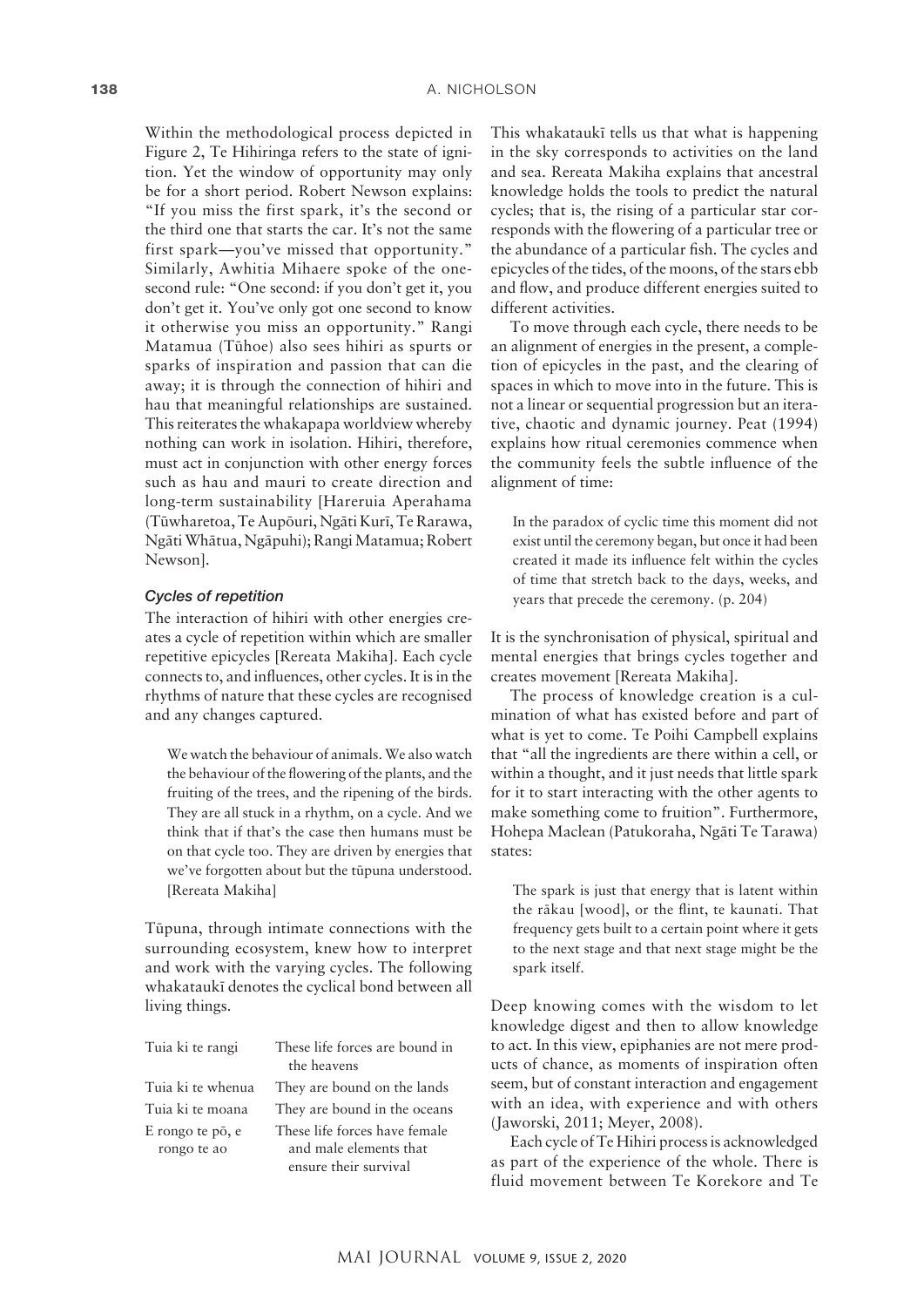Ao Märama, between potential and realisation, between darkness and light. The acquisition of Te Whiwhinga is possible through the obscurity of Te Rapunga. To celebrate the achievement of being in Te Rawenga we must acknowledge the journey of potential through Te Korekore. Yet the boundaries between phases are indistinct because the creative process is continually producing new realities. With no complete and final state, coming to know is a continual process of becoming.

### Ka hua te wänanga—Coming to know

An Indigenous research paradigm honours the energy of process (Marsden, 2003; Merculieff, 2012; Wilson, 2009). In the modern race for new knowledge, importance is placed upon the end goal and the act of being is forgotten. Robert Newson talks through this process, referring to a whakataukï of Himiona Tüpäkihi Kämira (Te Aupöuri, Te Rarawa), "Ko te reo te kaihiki o te manawa tapu ö te kupu, mö te ora, mö te mate":

It simply means that Te Reo is not the sound. Te Reo is the process within one's body on how you formulate the thought. So I see something, I smell something, I feel something, and then the mind takes over and formulates it—the brain says "That is a meat pie", and then the words will come out as "meat pie". But the energy is not in just one bit, it's about the whole mind taking in, creating, or gathering all the senses together, and the experiences of those senses together to give what it is. I go back to that tupuna's quote: Te Reo is not just the sound, Te Reo is the whole process that goes within the body that lifts words for life and death.

Pä Hënare Tate (Te Rarawa) (2010) translates the whakataukï of Kamira as "The language uplifts, from within, the life-giving breath of the word that relates to the events of life and death" (p. 74). Knowledge creation is therefore a process, not a product; it is a relationship with experience.

A meaningful process of coming to know utilises body, mind and spirit (Bishop & Glynn, 1999; Cajete, 2000; Meyer, 2008). Indigenous wisdom teaches that thought and feeling do not exist independently of each other; knowledge is sensed physically, mentally and spiritually by the human body (Meyer, 2008; Nicholson et al., 2015; Parry, 2006; Pohatu, 2011; Royal, 2005; Salmond, 1985). Marsden (2003) explains:

When the illumination of spirit arrives in the mind of the person that is when understanding occurs for knowledge belongs to the head and knowing belongs to the heart. When the person understands both in the mind and in the spirit, then it is said that that person truly "knows" (möhio). (p. 79)

Simply put, knowing and being are inseparable; research, practice and theory are all holistically and spiritually tied to experience (Cajete, 2000; Lee & Doherty, 2015; Meyer, 2008; Mika, 2012).

The role of the researcher is to become aware and recognise the tohu that guide the journey. These tohu signify the alignment of energies and act as navigation points [Rereata Makiha]. Spiller (2012) talks about wayfinding as a research method whereby Mäori researchers are navigators who see an ocean vessel as stationary. The destination is then called to the wayfinder, whose role is to stay present and be guided to action by the surrounding tohu. It is the reciprocal energy between the destination and the wayfinder that brings the potential into being in the present. Ancestral knowledge teaches us to pause, focus our thoughts and wait for the energies to align [Hareruia Aperahama; Rereata Makiha; Robert Newson]. This, says Mänuka Hënare (Te Aupöuri, Ngäti Kurï, Te Rarawa, Ngäpuhi), is not mere wishful thinking but "standing still with the expectation that something will be revealed".

Te Hihiri process is more than an experience of research; it is a process that may operate in daily life. Cajete (1994, 2000) tells us that seeking life is the all-encompassing task of Native science: "Indigenous education, at its innermost core, is education about the life and nature of the spirit that moves us" (Cajete, 1994, p. 42). Whakapapa, landscapes, personal relationships and experiences are all part of a researcher and are being brought into the relationship with participants—and with knowledge. These relationships with knowledge make us who we are (Wilson, 2009). Therefore, the research process is one of seeking life. To be somatically involved in the research process is to bring your whole self along on the journey. Native science is being in the world (Cajete, 2000).

#### Conclusion

This article has presented an Indigenous research paradigm and methodological framework that describes a process of knowledge creation. Hihiri, as part of an interconnecting spiral of spiritual and cognitive forces fundamental to Mäori metaphysics, plays a crucial role in coming to know. Remembering and reintroducing Mäori concepts such as hihiri and their application to the modern world embraces the creative potential of wänanga. This whakapapa tool demands a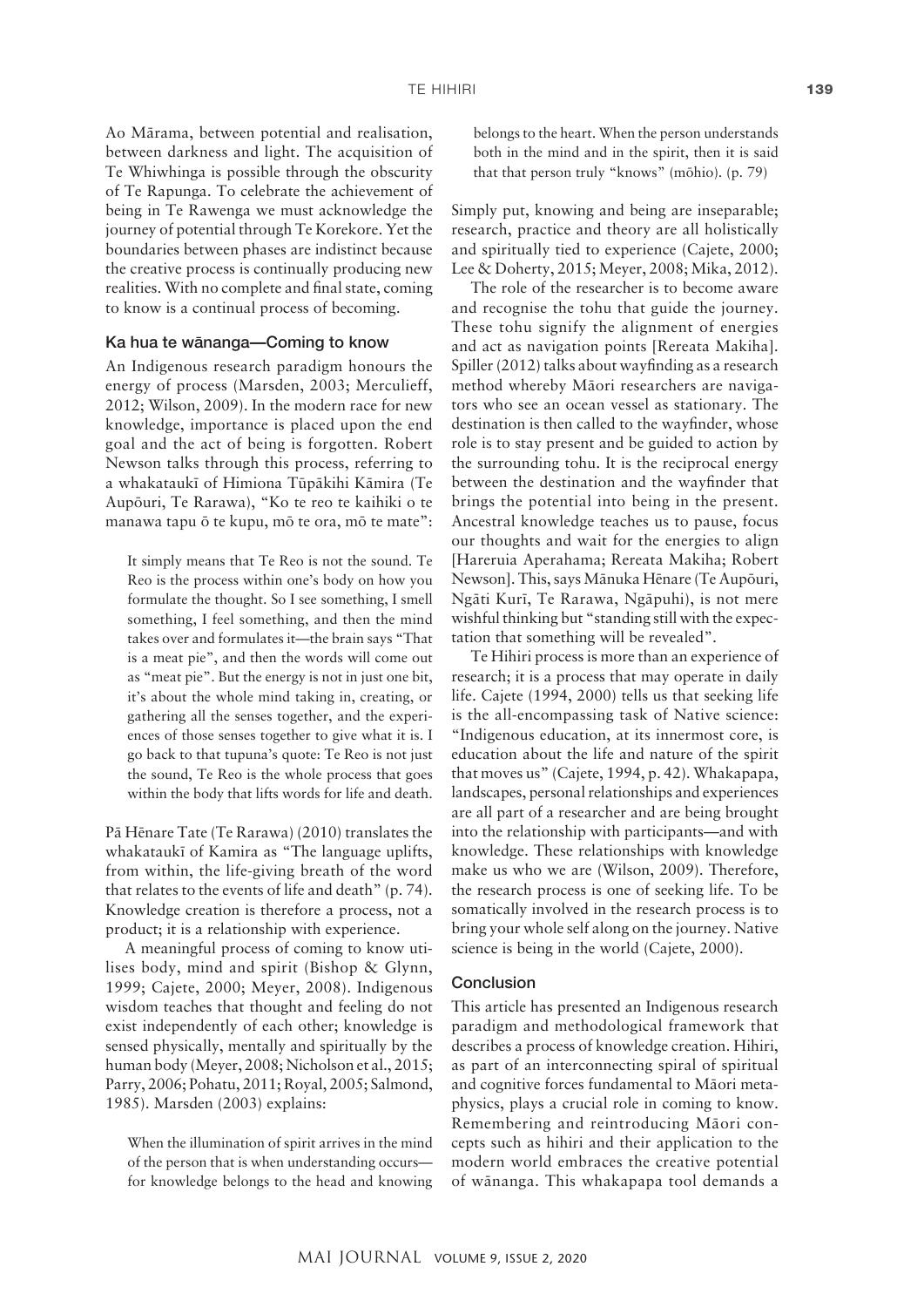constant commitment to being present in the world and the recognition of the interacting cognitive and spiritual energies that bring about knowledge creation.

Utilising Te Hihiri process as a research tool keeps a researcher grounded in Indigenous wisdom, guided by ancestral knowledge and entrenched in spirit. This is of importance because, despite the widely held belief that spirit is an integral part of the Indigenous research paradigm (Cajete, 2000; Marsden, 2003; Meyer, 2008; Spiller et al., 2011), Barnes et al. (2017) point out that "the academy struggles with questions about inclusion and exclusion, with defining or leaving unspecified (Elkins et al., 1988), usually resulting in mentioning but not placing spirit at the centre of research" (p. 314). Te Poihi Campbell also observes that intellectual inquiry necessitates a spiritual component.

Knowledge creation, as a process of wänanga, is exposed through deliberate dialogue with the natural and spiritual worlds (Meyer, 2008; Pohatu, 2011; Royal, 2009). Knowledge is tied to reality and place: ingrained in the history, journeys and daily rituals, and enfolded within language (Cajete, 2000, 2004; Graham, 2005; Meyer, 2008; Parry, 2006; Peat, 1994; Royal, 2005; Ruwhiu & Cone, 2010; Wilson, 2009). Whakapapa tells us that the environment is not separate from the study; the researcher is not independent from the research; thought is not divorced from feeling; and knowledge is not distinct from its spiritual, natural and sociocultural setting. Coming to know is a holistic experience.

### Acknowledgements

I acknowledge the wisdom shared with me by all those who participated in this research: Hareruia Aperahama, Te Poihi Campbell, Mänuka Hënare, Hohepa Maclean, Rereata Makiha, Rangi Matamua, Awhitia Mihaere, Robert Newson, Makuini Ruth Tai, Hëmi Whaanga, Nikora Wharerau.

### **Glossary**

| hau       | the wind and breath of life                                                                                      |
|-----------|------------------------------------------------------------------------------------------------------------------|
| hihiri    | pure and creative source of<br>energy; an inspirational<br>energy that impels constant<br>development and growth |
| hinengaro | consciousness                                                                                                    |
| tohunga   | kaumātua, rangatira, community and spiritual<br>leaders                                                          |
| kaupapa   | issues, plans, causes                                                                                            |

| kōrero           | conversations, stories, oral<br>literature                           |
|------------------|----------------------------------------------------------------------|
| kune             | conception                                                           |
| Māori            | Indigenous peoples of<br>Aotearoa New Zealand                        |
| mātauranga Māori | Māori knowledge system;<br>Māori ways of knowing                     |
| mauri            | life principle                                                       |
| ngā pou herenga  | wisdom holders                                                       |
| ora              | life, health, vitality                                               |
| pupuke           | well up of emotion                                                   |
| tangata Māori    | Māori people                                                         |
| tangata whenua   | people of the land                                                   |
| tapu             | being with the potentiality of<br>power; total wellbeing             |
| Te Ao Māori      | the Māori world                                                      |
| Te Ao Mārama     | the world of life, light and<br>enlightenment; the physical<br>world |
| Te Ao Wairua     | the spiritual world                                                  |
| Te Hihiringa     | the state of ignition                                                |
| Te Kitenga       | the beginning of finding<br>direction and enlightenment              |
| Te Korekore      | the realm of potential being, a<br>cosmic emptiness                  |
| Te Pō            | the realm of becoming                                                |
| Te Rapunga       | the state of searching                                               |
| Te Rawenga       | the state of celebration                                             |
| te reo Māori     | the Māori language                                                   |
| te reo Pākehā    | the English language                                                 |
| Te Whainga       | the state of pursuit                                                 |
| Te Whiwhinga     | the state of acquisition                                             |
| tikanga          | protocol                                                             |
| tohu             | signs                                                                |
| tūpuna           | ancestors                                                            |
| wairua           | spirit                                                               |
| wānanga          | an active process of exploring<br>and considering                    |
| whakaaro         | thought                                                              |
| whakapapa        | genealogical account                                                 |
| whakataukī       | proverb                                                              |
| whānau-hapū-iwi  | kinship groups                                                       |
| whare wānanga    | tribal schools of learning                                           |

#### **References**

- Aperahama, Hareruia. (2016, June 13). Personal körero with author.
- Archibald, J. (2008). *Indigenous storywork: Educating the heart, mind, body, and spirit*. UBC Press.
- Barnes, H. M., Gunn, T. R., Barnes, A. M., Muriwai, E., Wetherell, M., & McCreanor, T. (2017). Feeling and spirit: Developing an indigenous wairua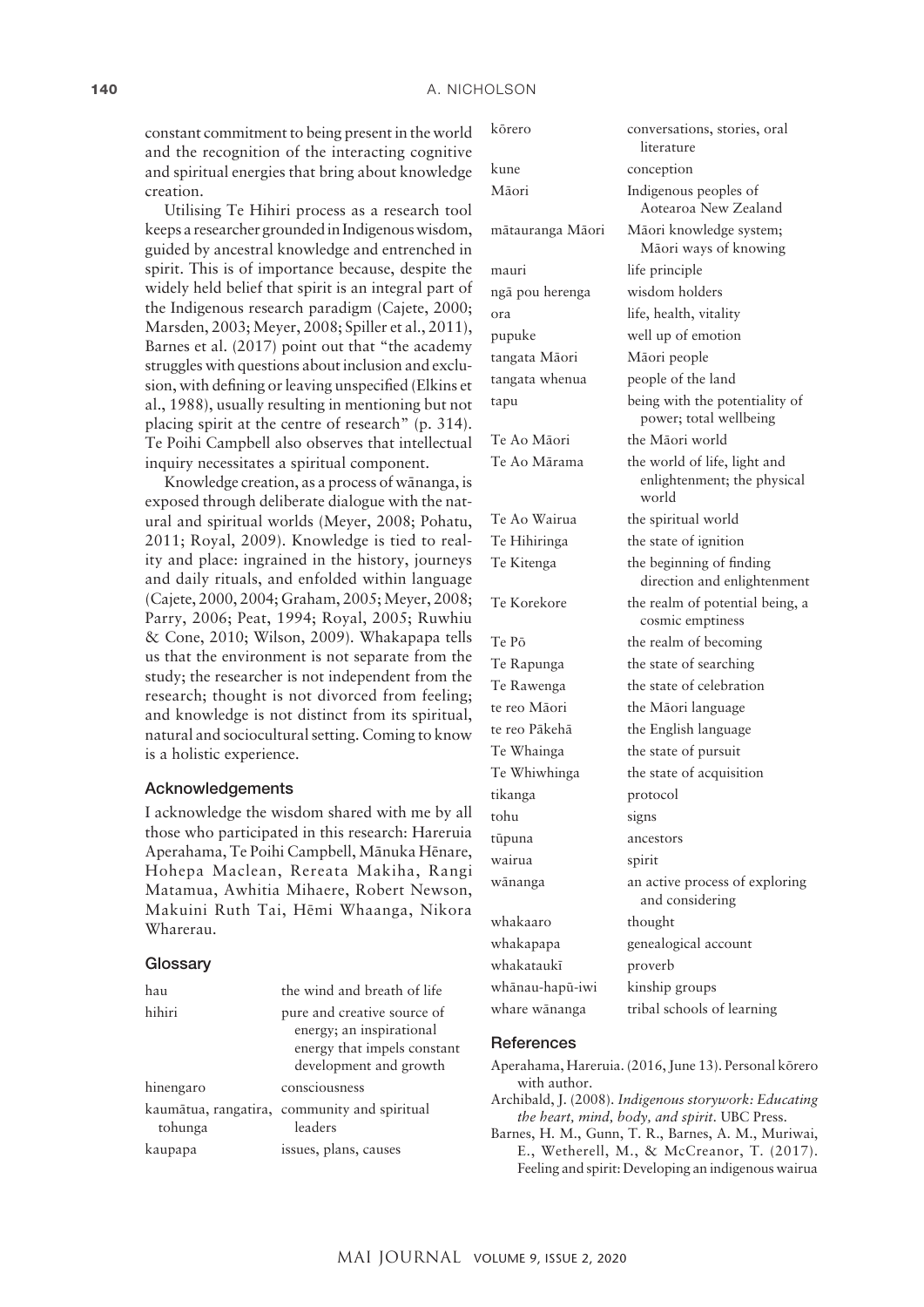approach to research. *Qualitative Research*, *17*(3), 313–325. <http://doi.org/ckt3>

- Bishop, R. (2008). Freeing ourselves from neocolonial domination in research: A Kaupapa Mäori approach to creating knowledge. In N. K. Denzin & Y. S. Lincoln (Eds.), *The landscape of qualitative research* (3rd ed., pp. 145–183). SAGE.
- Bishop, R., & Glynn, T. (1999). Researching in Mäori contexts: An interpretation of participatory consciousness. *Journal of Intercultural Studies*, *20*(2), 167–182. <http://doi.org/bkmvv7>
- Cajete, G. (1994). *Look to the mountain: An ecology of Indigenous education*. Kivaki Press.
- Cajete, G. (2000). *Native science: Natural laws of interdependence*. Clear Light.
- Cajete, G. (2004). Philosophy of Native science. In A. Waters (Ed.), *American Indian thought: Philosophical essays* (pp. 45–47). Blackwell.
- Campbell, Te Poihi. (2016, July 26). Personal körero with author.
- Cruikshank, J. (1994). Notes and comments: Oral tradition and oral history: Reviewing some issues. *Canadian Historical Review*, *75*(3), 403–418.
- George, L. (2010). The interweaving of people, time, and place: Whakapapa as context and method. *Journal of Pacific Studies*, *33*(2), 241–258.
- Graham, J. (2005). He apiti hono, he tatai hono: That which is joined remains an unbroken line: Using *whakapapa* (genealogy) as the basis for an Indigenous research framework. *Australian Journal of Indigenous Education*, *34*, 86–95. [http://doi.](http://doi.org/ds83) [org/ds83](http://doi.org/ds83)
- Hënare, M. (1998, July 18). *Te tangata, te taonga, te hau: Mäori concepts of property* [Paper presentation]. New Zealand Institute of Public Law Property and the Constitution Conference, Victoria University of Wellington, New Zealand.
- Hënare, M. (2001). Tapu, mana, mauri, hau, wairua: A Mäori philosophy of vitalism and cosmos. In J. Grimm (Ed.), *Indigenous traditions and ecology: The interbeing of cosmology and community* (pp. 197–221). Harvard University Press for the Centre for the Study of World Religions.
- Hënare, M. (2003). *Changing images of nineteenth century Mäori society—From tribes to nation* [Unpublished doctoral thesis]. Victoria University of Wellington.
- Hënare, Mänuka. (2016, September 26). Personal körero with author.
- Hënare, Mänuka; Maclean, Hohepa; Makiha, Rereata; & Mihaere, Awhitia. (2017, August 2). Personal group wänanga with author.
- Hënare, M., Lythberg, B., Woods, C., & Nicholson, A. (2017). Te ohu umanga Mäori: Temporality and intent in the Mäori entrepreneurial team. In C. Ben-Hafaïedh & T. M. Cooney (Eds.), *Research handbook on entrepreneurial teams: Theory and practice* (pp. 208–230). Edward Elgar. [http://doi.](http://doi.org/cktg) [org/cktg](http://doi.org/cktg)
- Jaworski, J. (2011). *Synchronicity: The inner path of leadership*. Berrett-Koehler.
- Kawharu, M. (2009). Ancestral landscapes and world heritage from a Mäori viewpoint. *Journal of the Polynesian Society*, *118*(4), 317–338.
- Lee, J., & Doherty, W. (2015, November). *Püräkau theory, practice and research* [Panel presentation]. Püräkau Theory, Practice and Research Symposium, Te Aka Matua o Te Pou Hawaiki Marae, University of Auckland, New Zealand.
- Mahuika, N. (2012). *"Körero tuku iho": Reconfiguring oral history and oral tradition* [Doctoral thesis, University of Waikato]. Research Commons. [http://researchcommons.waikato.ac.nz/handle/](http://researchcommons.waikato.ac.nz/handle/10289/6293) [10289/6293](http://researchcommons.waikato.ac.nz/handle/10289/6293)
- Makiha, R. (2015). *Navigating through change* [Unpublished document]. Auckland City Council, Auckland, New Zealand.
- Makiha, Rereata. (2016, April 18, May 11, November 9). Personal körero with author.
- Marsden, M. (2003). *The woven universe: Selected writings of Rev Maori Marsden*. Estate of Rev. Maori Marsden.
- Mataira, P. (2000). *Ngä kai arahi tuitui Mäori: Mäori entrepreneurship: The articulation of leadership and the dual constituency arrangements associated with Mäori enterprise* [Unpublished doctoral thesis]. Massey University.
- Matamua, Rangi, & Whaanga, Heemi. (2017, January 26). Personal group körero with author.
- Mead, H. (2003). *Tikanga Mäori: Living by Mäori values.* Huia.
- Merculieff, I. (2012, May 14). *Going to the heart of sustainability: An Indigenous wisdomkeeper's perspective with Ilarion Merculieff* [Paper presentation]. David Brower Center, Berkeley, CA.
- Meyer, M. A. (2008). Indigenous and authentic: Hawaiian epistemology and the triangulation of meaning. In N. Denzin, Y. Lincoln, & L. Smith (Eds.), *Handbook of critical and Indigenous methodologies* (pp. 211–216). SAGE. [http://doi.org/](http://doi.org/ds84) [ds84](http://doi.org/ds84)
- Mihaere, Awhitia. (2016, October 19). Personal körero with author.
- Mika, C. T. H. (2012). Overcoming "Being" in favour of knowledge: The fixing effect of "mätauranga". *Educational Philosophy and Theory*, *44*(10), 1080– 1092. <http://doi.org/bbk6tf>
- Murton, B. (2012). Being in the place world: Toward a Mäori "geographical self". *Journal of Cultural Geography*, *29*(1), 87–104. <http://doi.org/ds85>
- Newson, Robert, & Wharerau, Nikora. (2016, June 28). Personal group körero with author.
- Nicholson, A., Spiller, C., & Hënare, M. (2015). Arohia te rangi o te hihiri: Heeding the melody of pure and potent energy. In C. Spiller & R. Wolfgramm (Eds.), *Indigenous spiritualties at work: Transforming the spirit of business enterprise* (pp. 273–298). Information Age.
- Parry, G. A. (2006). Native wisdom in a quantum world. *Shift: At the Frontiers of Consciousness*, (9), 29–33.
- Peat, F. D. (1994). *Blackfoot physics: A journey into the Native American universe*. Fourth Estate.